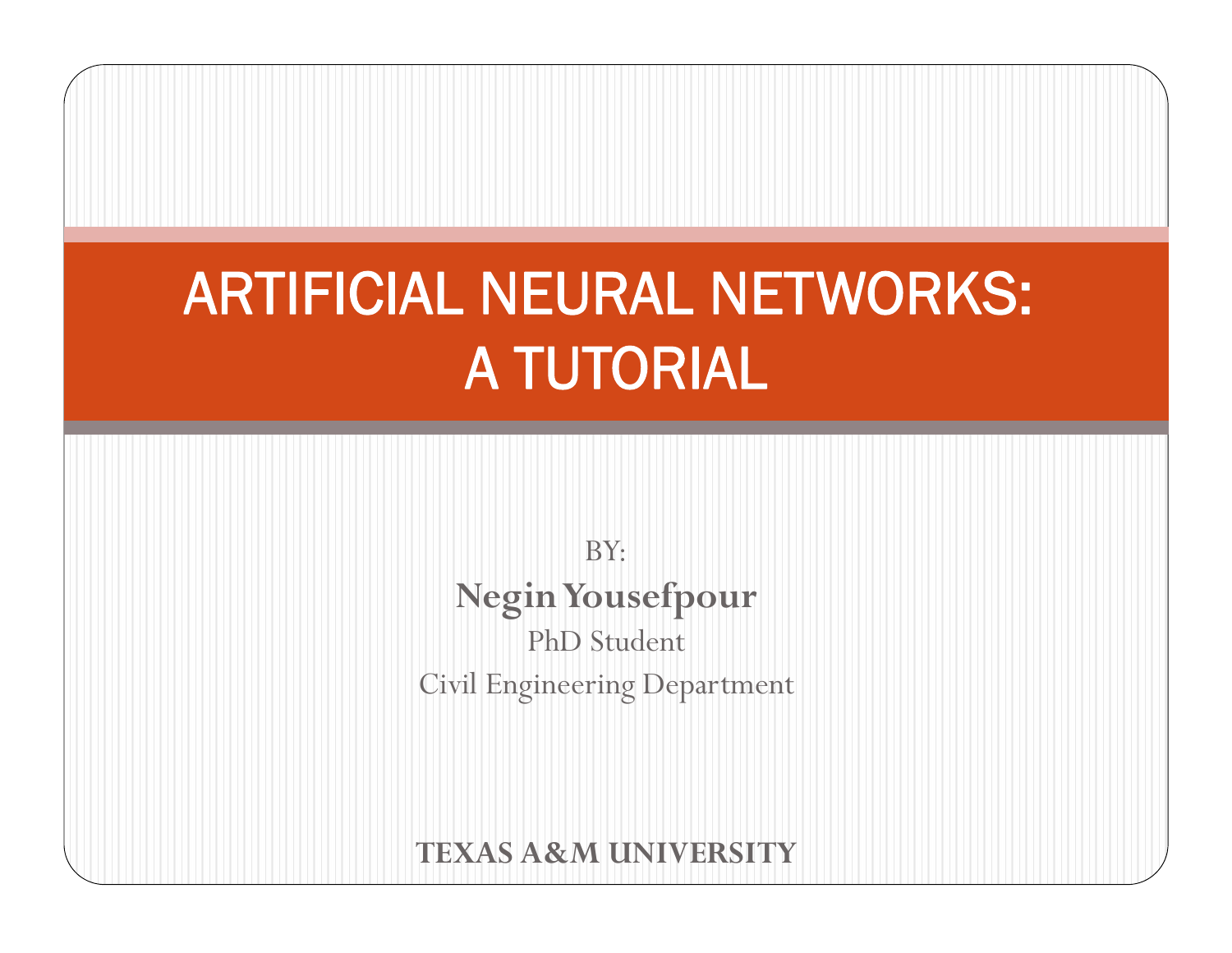#### **Contents**

 $\triangleright$  Introduction

¾ Origin Of Neural Network

¾ Biological Neural Networks

¾ ANN Overview

¾ Learning

- ¾ Different NN Networks
- $\triangleright$  Challenging Problems
- ¾ Summery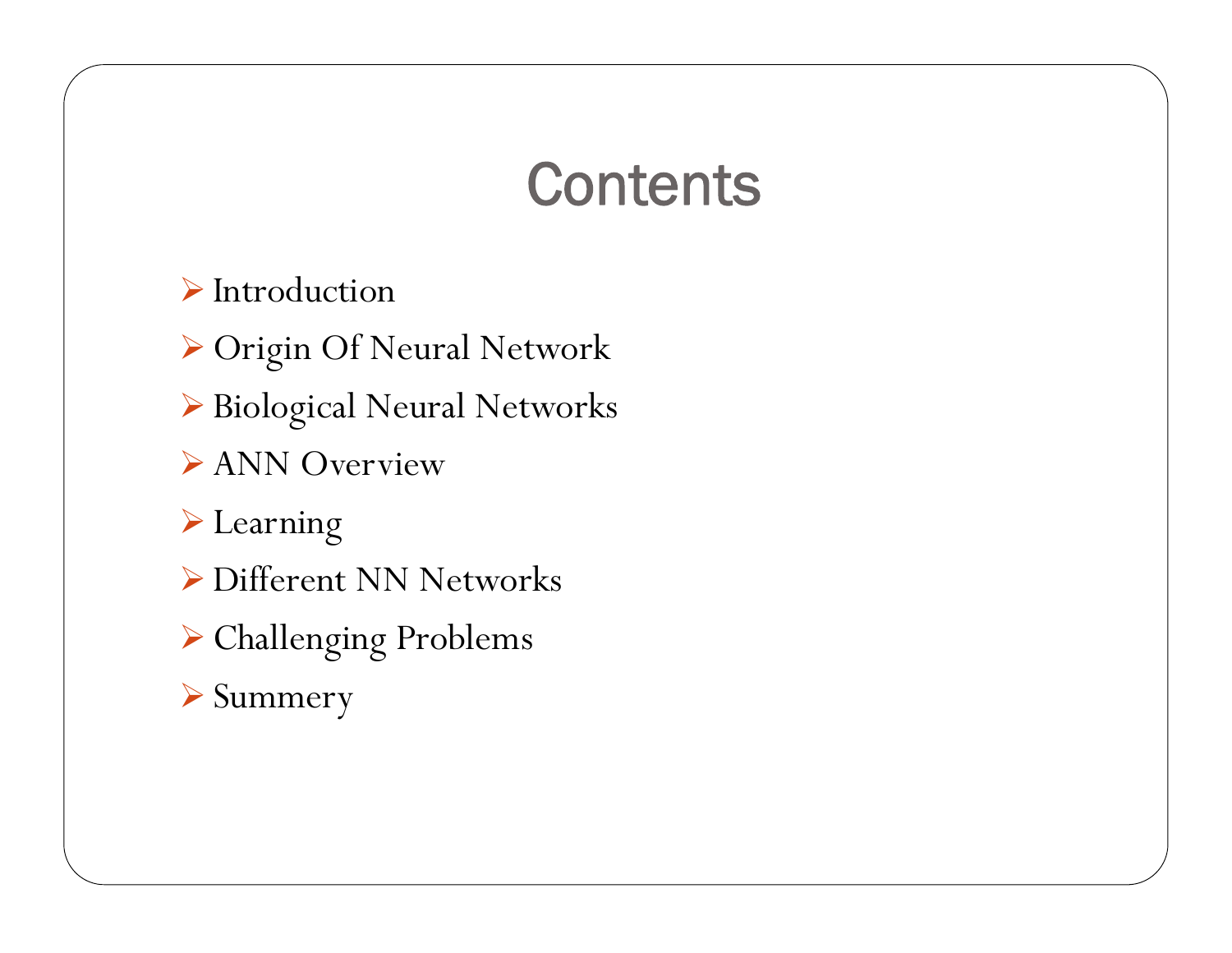## INTRODUCTION

- Artificial Neural Network (ANN) or Neural Network(NN) has provide an exciting alternative method for solving a variety of problems in different fields of science and engineering.
- This article is trying to give the readers a :
- Whole idea about ANN
- Motivation for ANN development
- Network architecture and learnin g models
- Outline some of the important use of ANN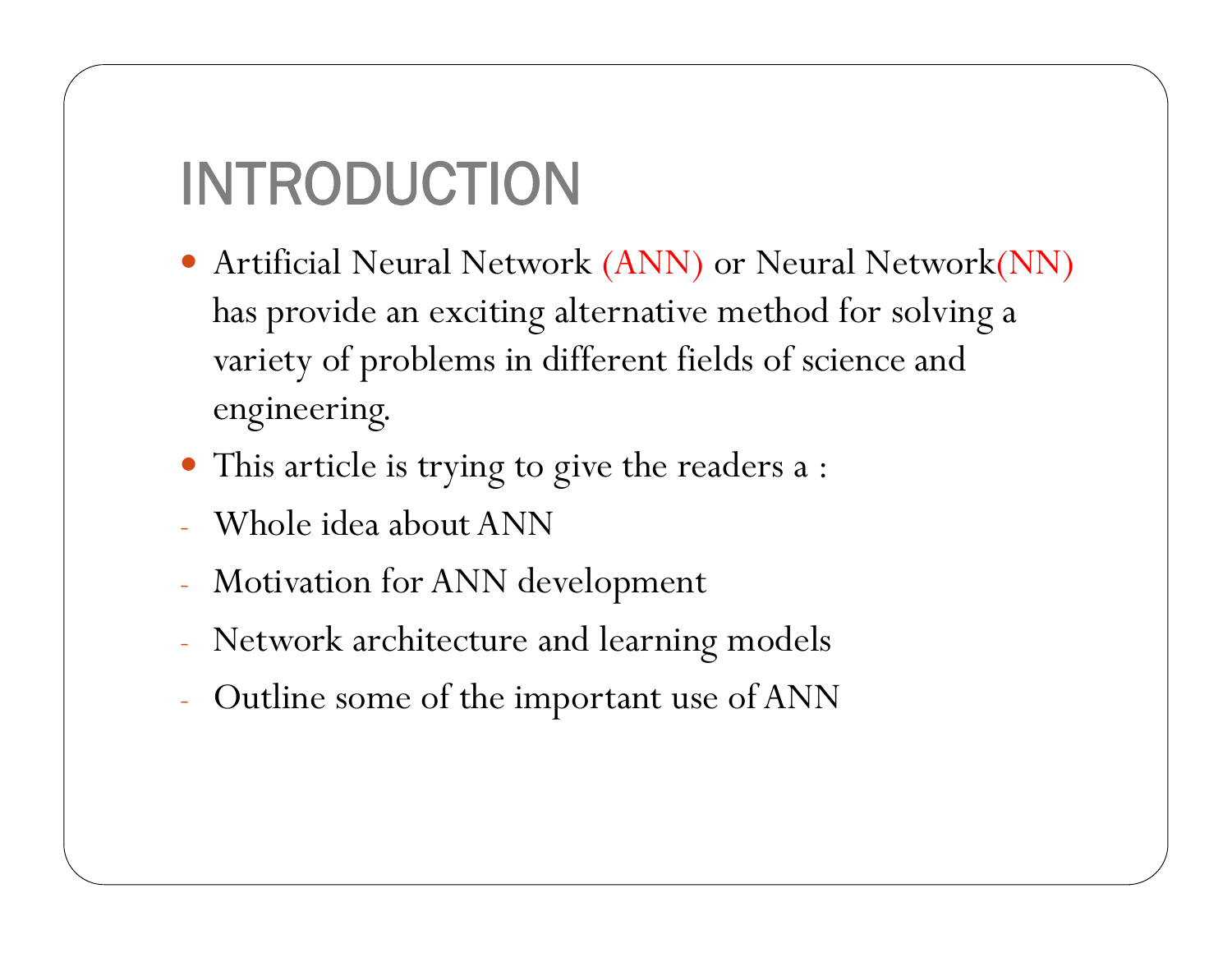### Ori gin of Neural Network

- y Human brain has many incredible characteristics such as massive parallelism, distributed representation and computation, learning ability, generalization ability, adaptivity, which seems simple but is really complicated.
- y It has been always <sup>a</sup> dream for computer scientist to create <sup>a</sup> computer which could solve complex perceptual problems this fast.
- ANN models was an effort to apply the same method as human brain uses to solve perceptual problems.
- Three periods of development for ANN:
- **1940**:Mcculloch and Pitts: Initial works
- **- <sup>1960</sup>**: Rosenblatt: perceptron convergence theorem Minsky and Papert: work showing the limitations of <sup>a</sup> simple perceptron
- **1980**: Ho pfield/Werbos and Rumelhart: Ho <sup>p</sup>field's energy approach/back-propagation learning algorithm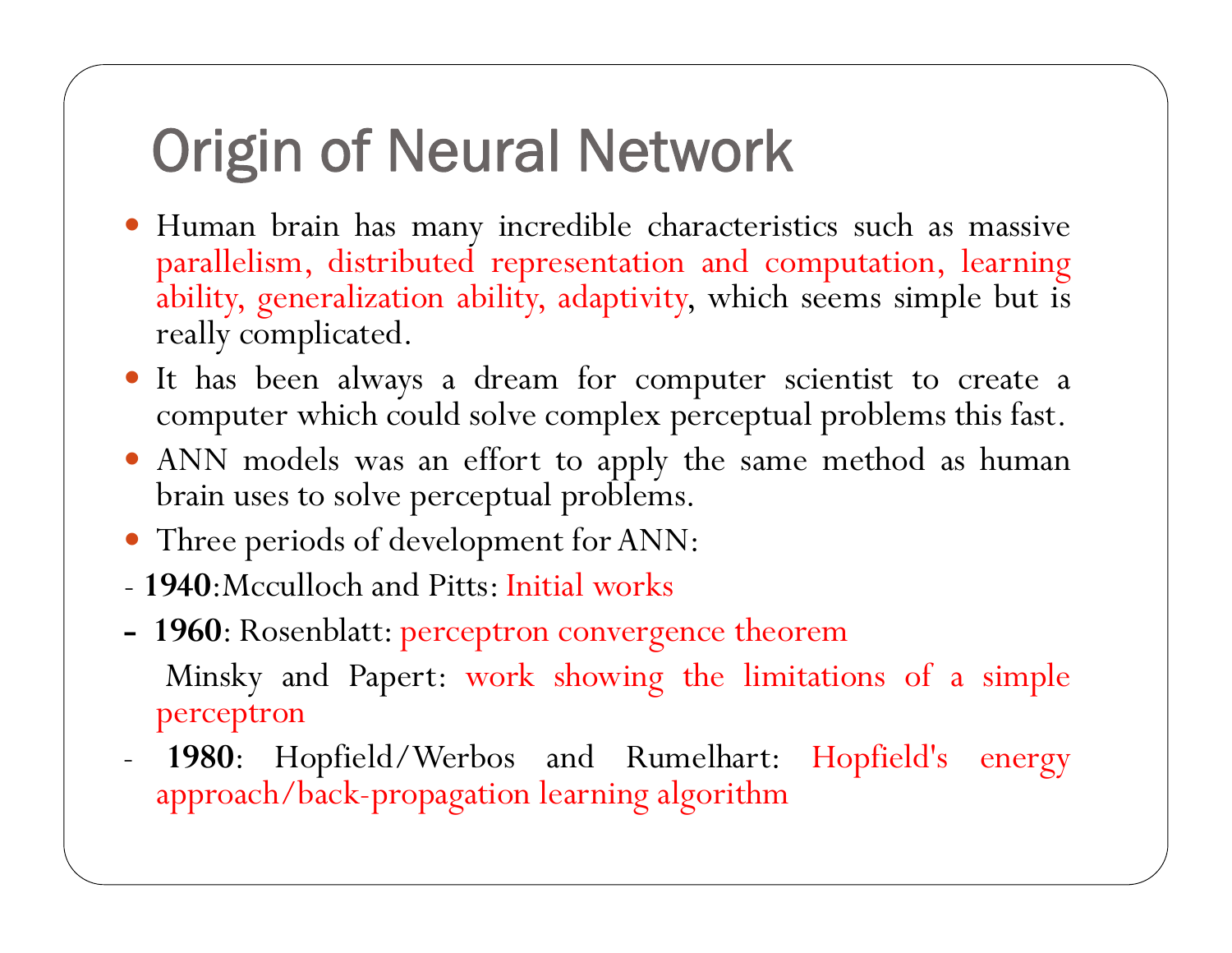#### Biological Neural Network





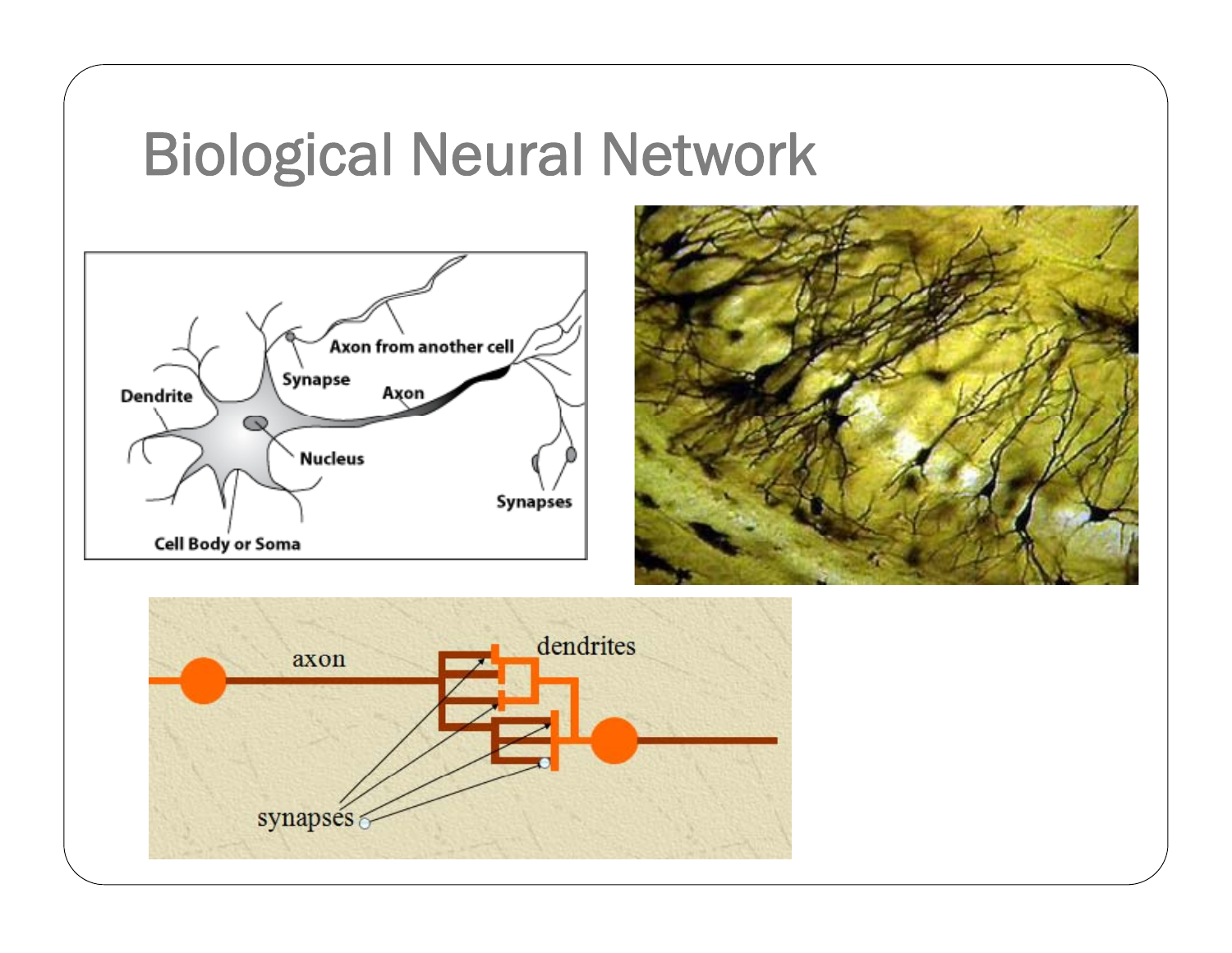### Biological Neural Network

- When a signal reaches a synapse: Certain chemicals called neurotransmitters are released.
- Process of learning: The synapse effectiveness can be adjusted by signal passing through.
- Cerebral cortex :a large flat sheet of neurons about 2 to 3 mm thick and 2200 cm,  $10^{\text{A}}11$  neurons
- $\bullet$  Duration of impulses between neurons: milliseconds and the amount of information sent is also small(few bits)
- 0 Critical information are not transmitted directly , but stored in interconnections
- $\bullet$  The term Connectionist model initiated from this idea.

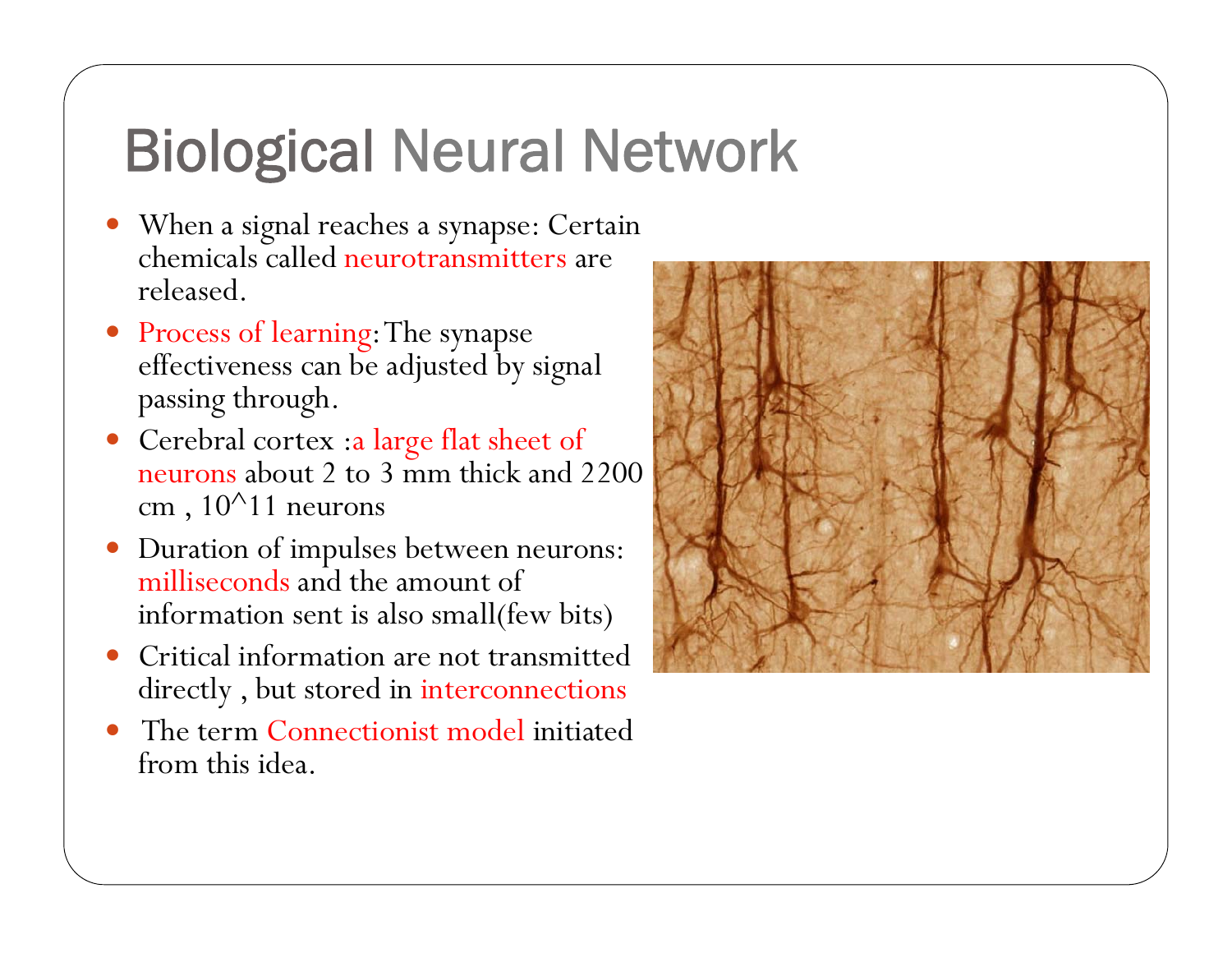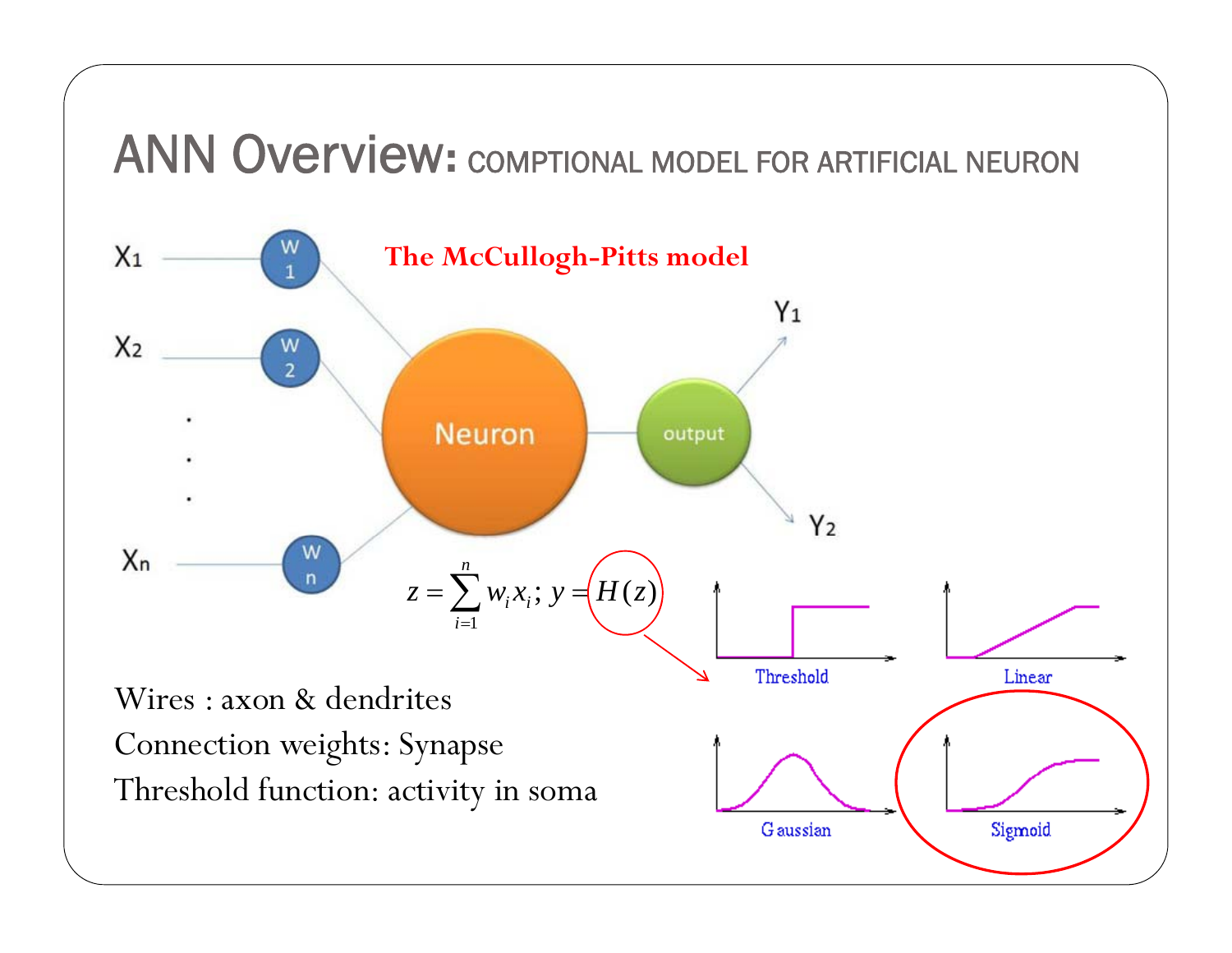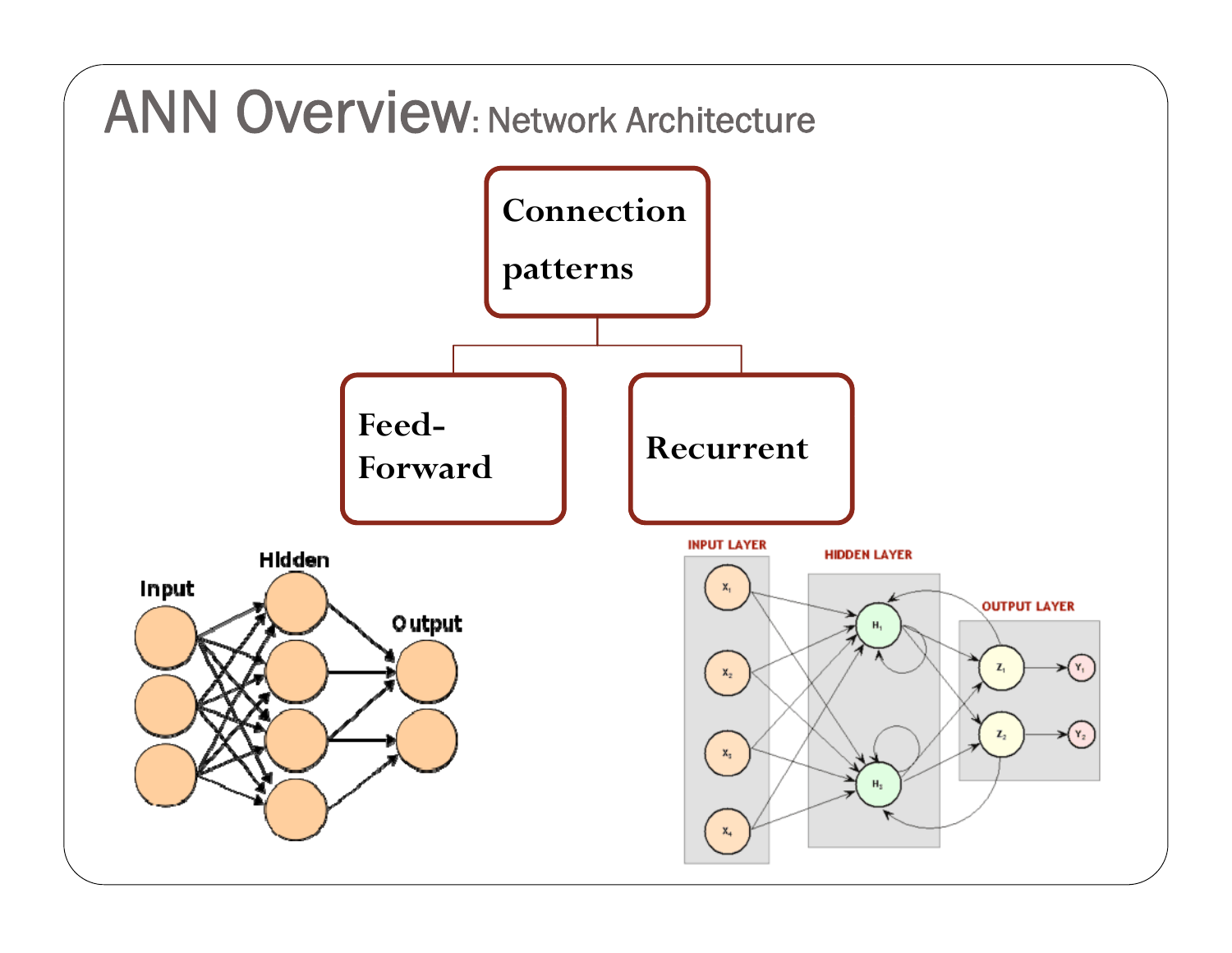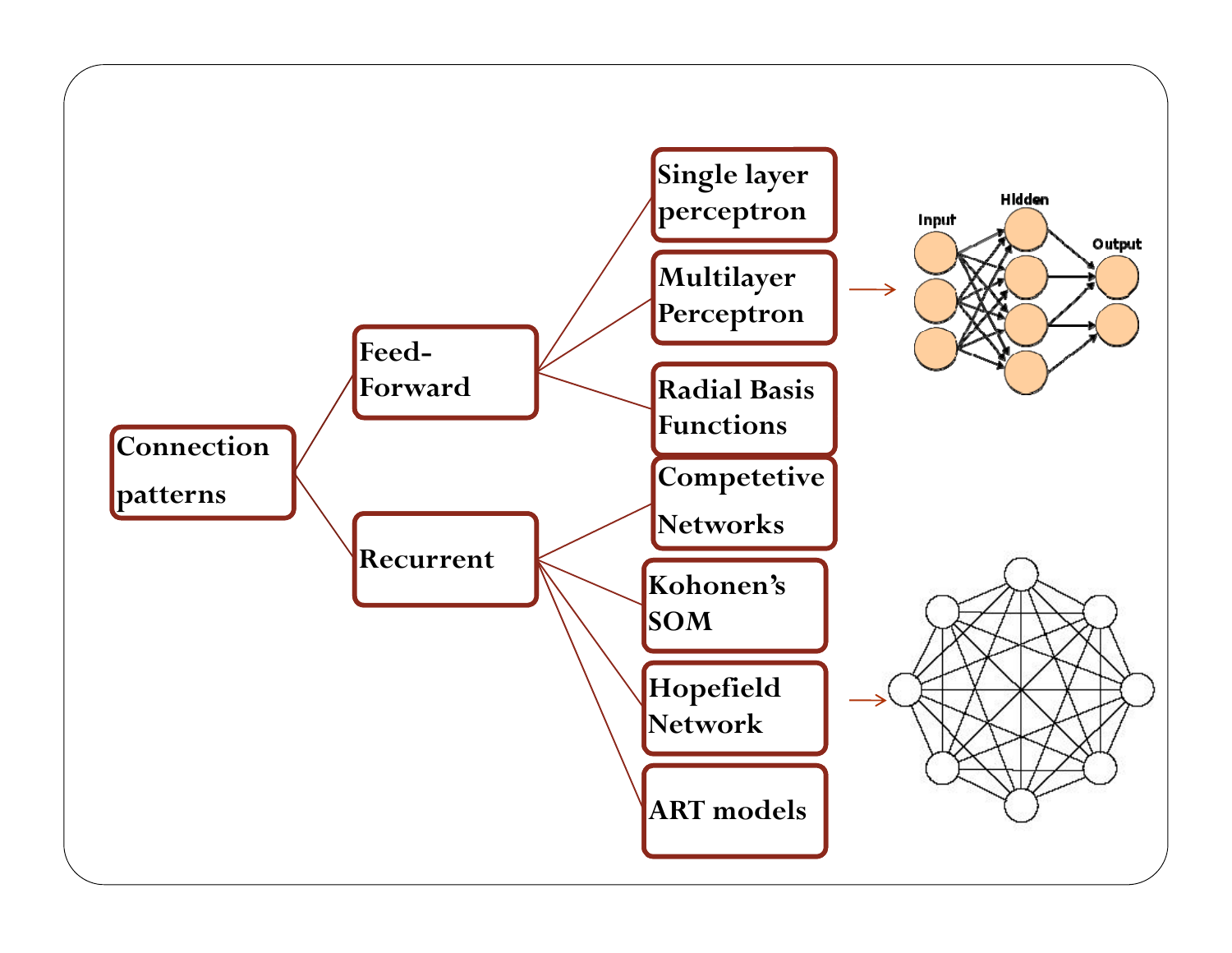## Learning

#### **• What is the learning process in ANN?**

 $\mathcal{L}_{\mathcal{A}}$  updating network architecture and connection weights so that network can efficiently perform a task

#### **• What is the source of learning for ANN?**

- Available training patterns
- $\mathcal{L}^{\text{max}}_{\text{max}}$  The ability of ANN to automatically learn from examples or input-out put relations

#### y **How to design a Learning process?**

- $\mathcal{L}_{\mathcal{A}}$ Knowing about available information
- $\mathcal{L}_{\mathcal{A}}$ Having a model from environment: Learning Paradigm
- $\mathcal{L}_{\mathcal{A}}$ Figuring out the update process of weights: Learning rules
- $\mathcal{L}^{\text{max}}_{\text{max}}$  Identifying a procedure to adjust weights by learning rules: Learning algorithm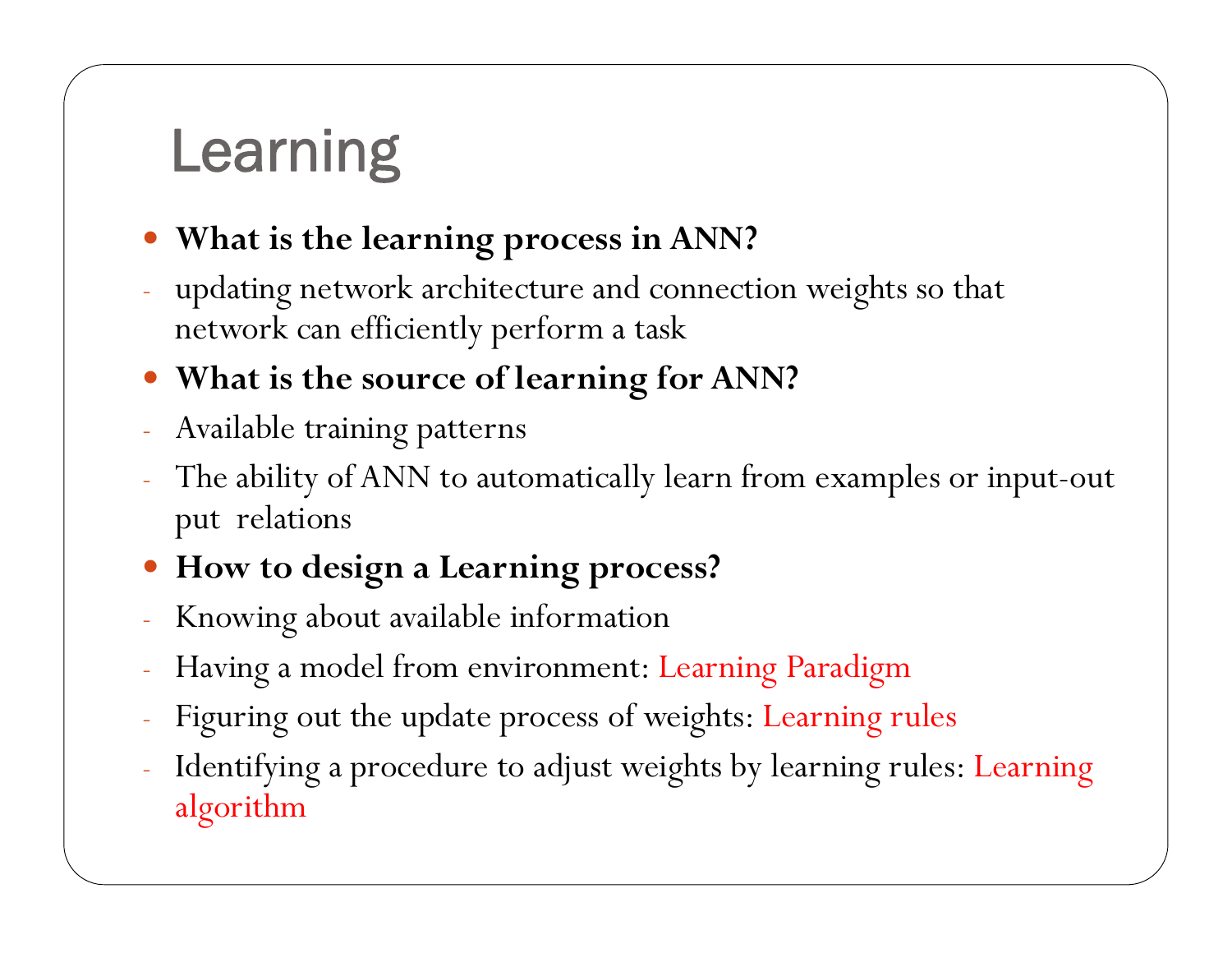#### Learning Paradigm

1. Supervised

- The correct answer is provided for the network for every input pattern
- Weights are adjusted regarding the correct answer
- $\bullet$ In reinforcement learning only a critique of correct answer is provided

#### 2. Unsupervised

- $\bullet$ Does not need the correct output
- $\bullet$ The system itself recognize the correlation and organize patterns into categories accordingly

#### 3. Hybrid

- A combination of supervised and unsupervised
- $\bullet$ Some of the weights are provided with correct output while the others are automatically corrected.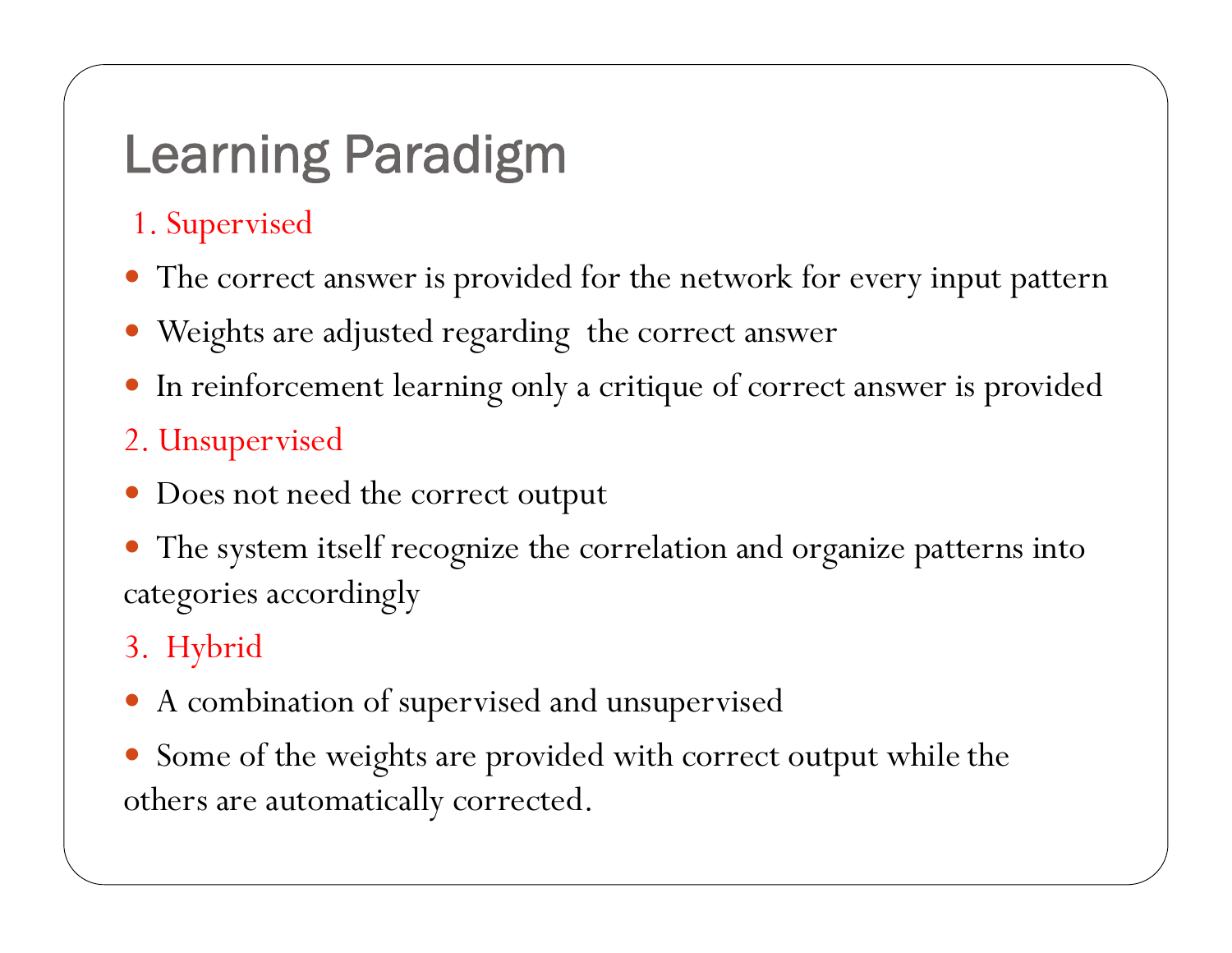### Learning Rules

- There are four basic types of learning rules:
- *- Error correction rules*
- *- Boltzmann*
- *- Hebbian*
- *- Competitive learning*
- Each of these can be trained with or with out a teacher
- y Have a particular architecture and learning algorithm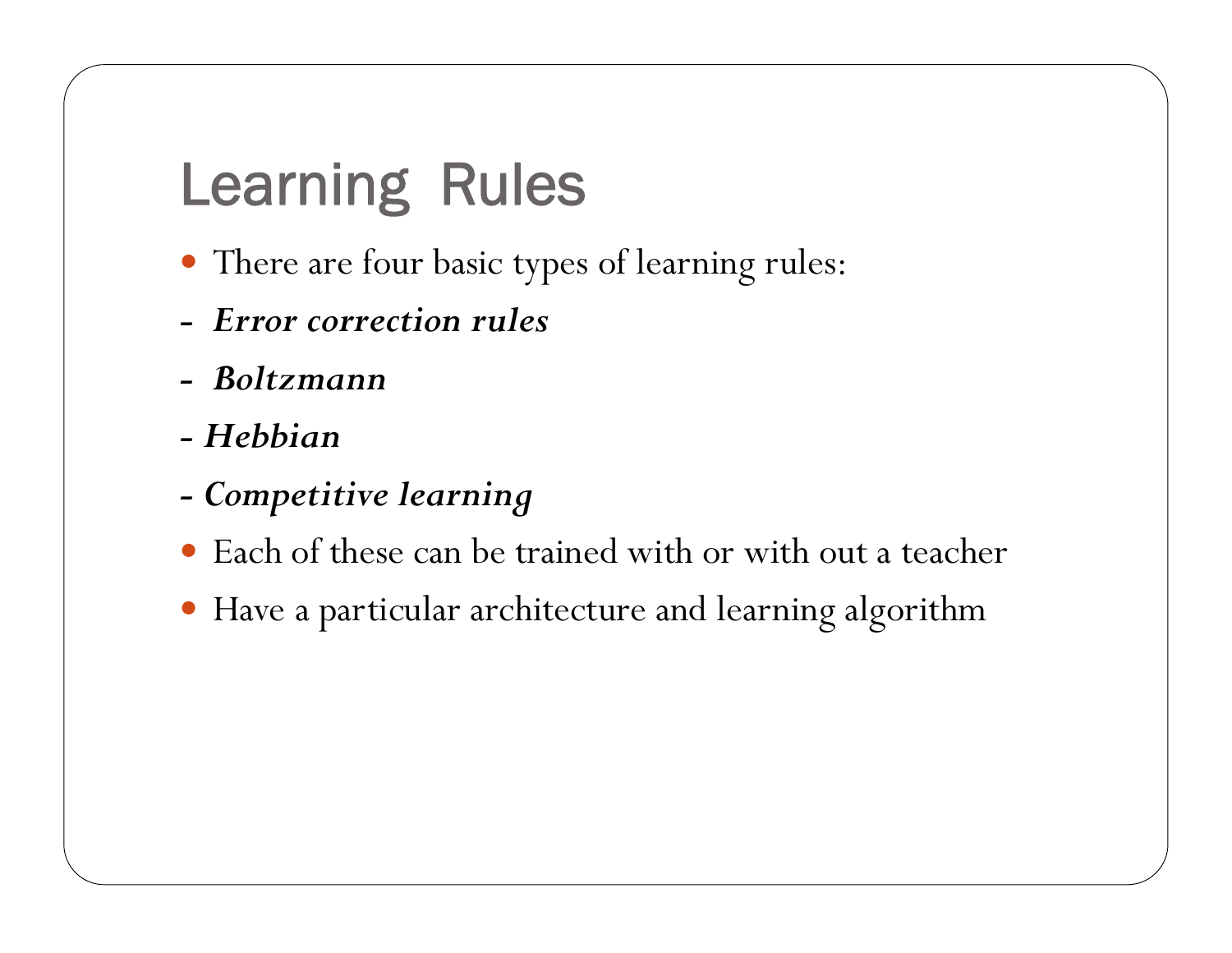#### Error Correction Rules

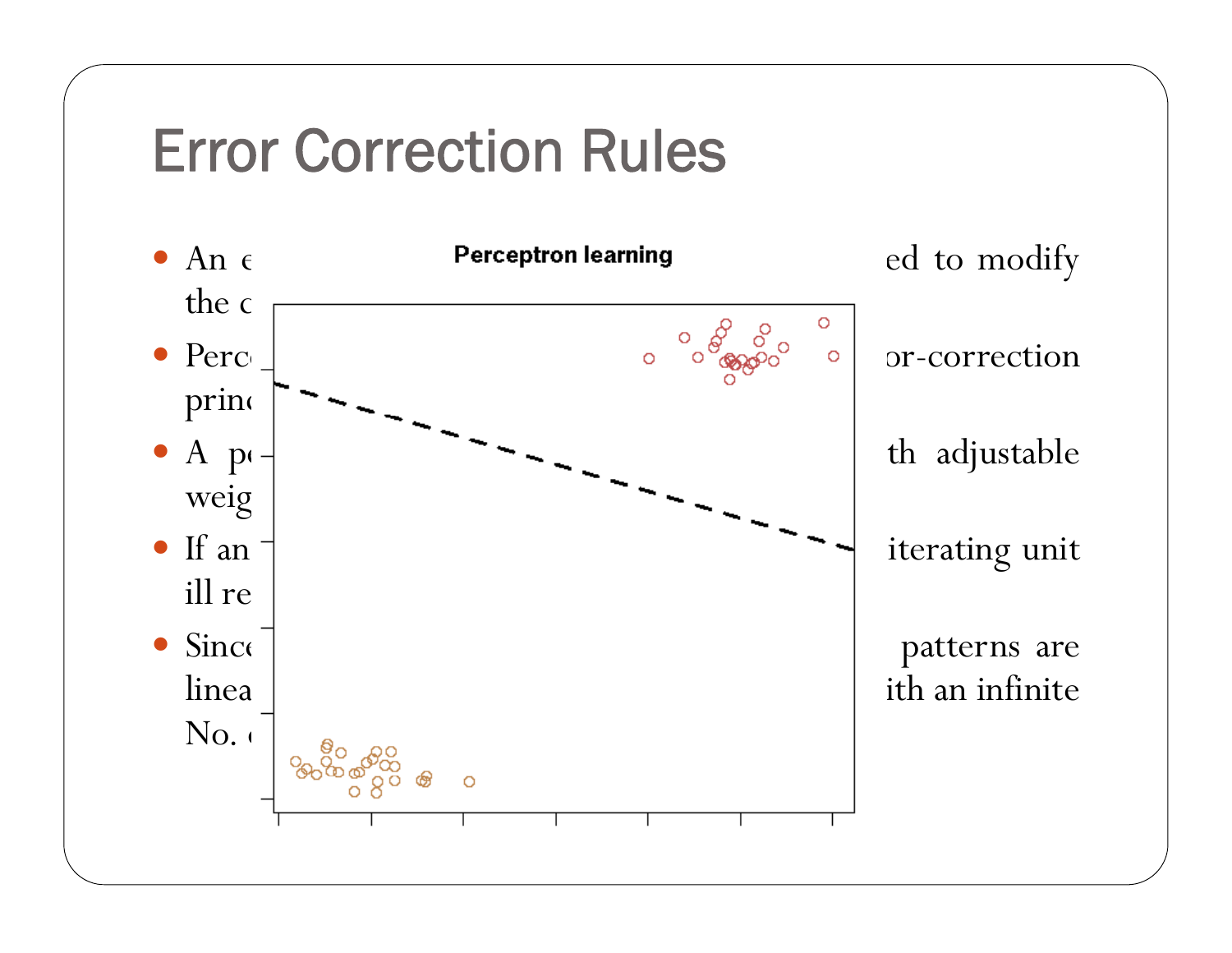## Boltzman Learning

- $\bullet\,$  Used in symmetric recurrent networks(symmetric:Wij $=$ Wji)
- Consist of binary units(+1 for on, -1 for off)
- y Neurons are divided into two groups: Hidden & Visible
- Outputs are produced according to Boltzman statistical mechanics
- Boltzman learning adjust weights until visible units satisfy a desired probabilistic distribution
- The change in connection weight or the error-correction is measured between the correlation between two pair of input and output neuron under clamped and free-operating condition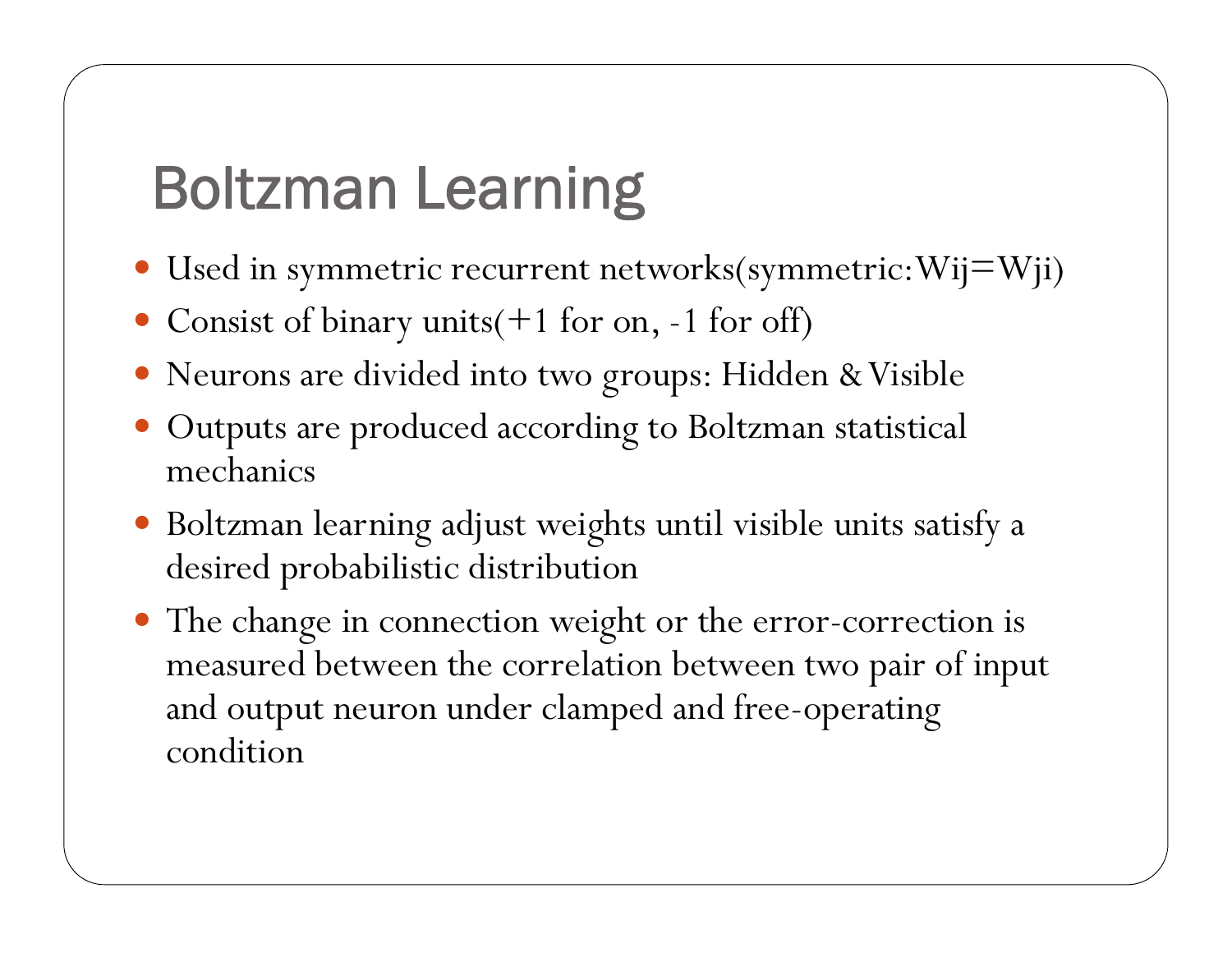#### Hebbian Rules

- One of the oldest learning rule initiated form neurobiological experiments
- The basic concept of Hebbian Learning: when neuron A activates, and then causes neuron B to activate, <sup>t</sup> hen t he connection strengt<sup>h</sup> between the two neurons is increased, and it will be easier for A to activate B in t h e future.
- Learning is done locally, it means weight of <sup>a</sup> connection is corrected onl y with res pec<sup>t</sup> to neurons connected to it.
- **•** Orientation selectivity: occurs due to Hebbian training of a network



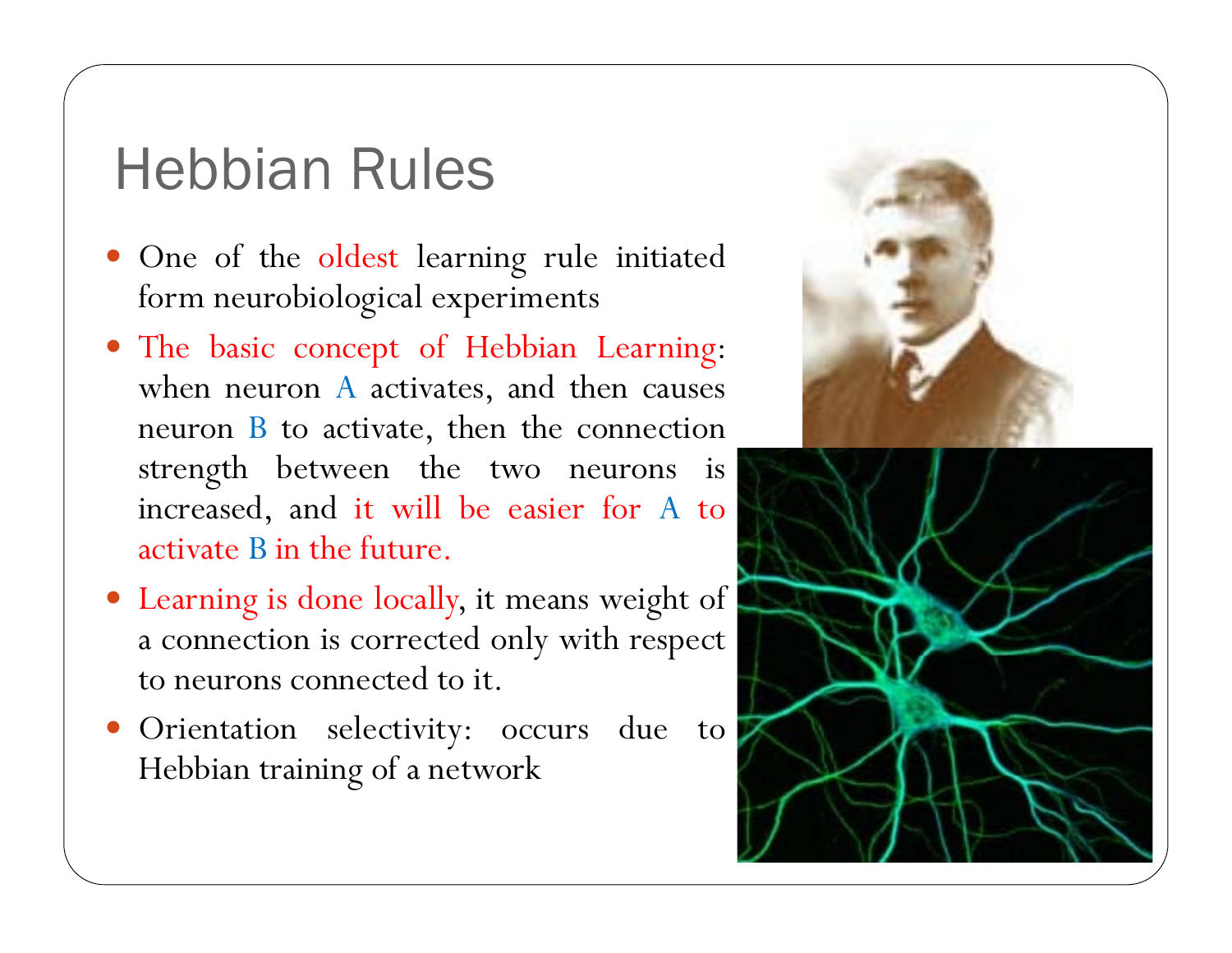### **Competitive Learning Rules**

- The basis is the "winner take all" originated from biological Neural network
- All input units are connected together and all units of output are also connected via inhibitory weights but gets feed back with excitory weight
- Only one of the unites with largest or smallest input is activated and its weight becomes adjusted
- As a result of learning process the pattern in the winner unit (weight) become closer to he input pattern.
- y http://www.peltarion.com/blog/img/sog/competitive.gif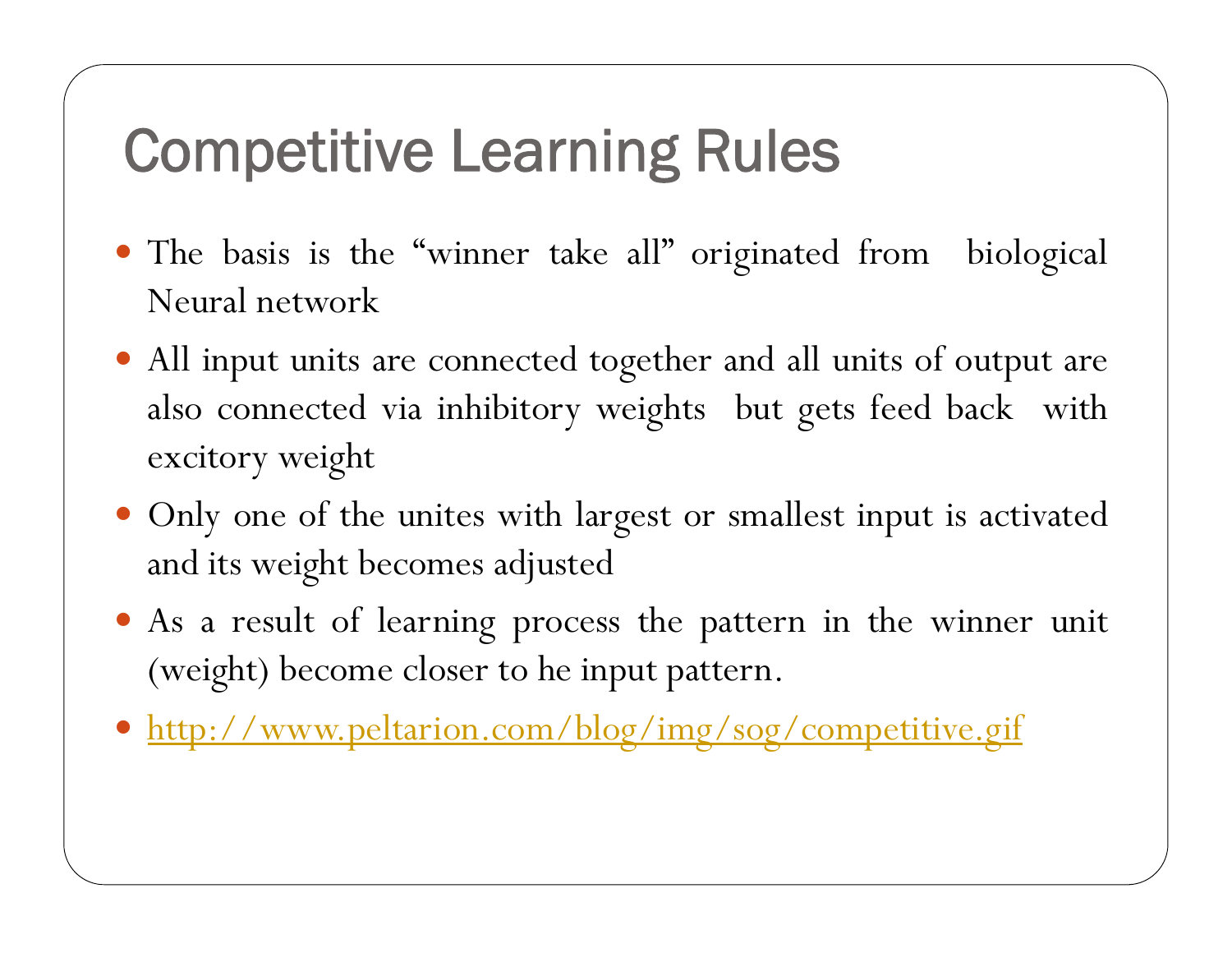## **Multilayer Perceptron**

- $\bullet$ The most popular networks with feed-forward system
- $\bullet$ Applies the Back Propagation algorithm
- $\bullet$  As a result of having hidden units, Multilayer perceptron can form arbitrarily complex decision boundaries
- $\bullet$ Each unit in the first hidden layer impose a hyperplane in the space pattern
- $\bullet$ Each unit in the second hidden layer impose a hyperregion on outputs of the first layer
- $\bullet$ Output layer combines the hyperregions of all units in second layer





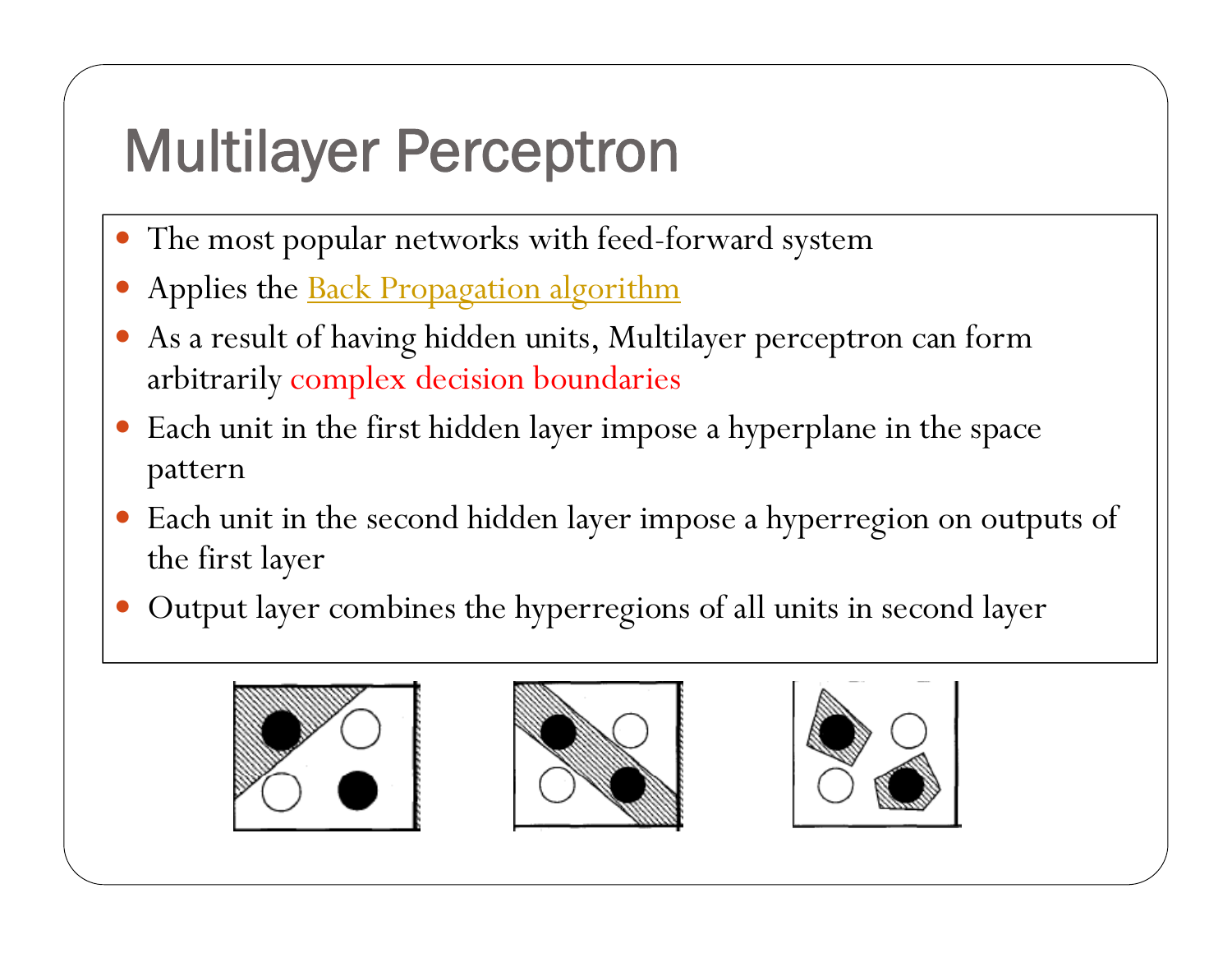#### Back propagation Algorithm



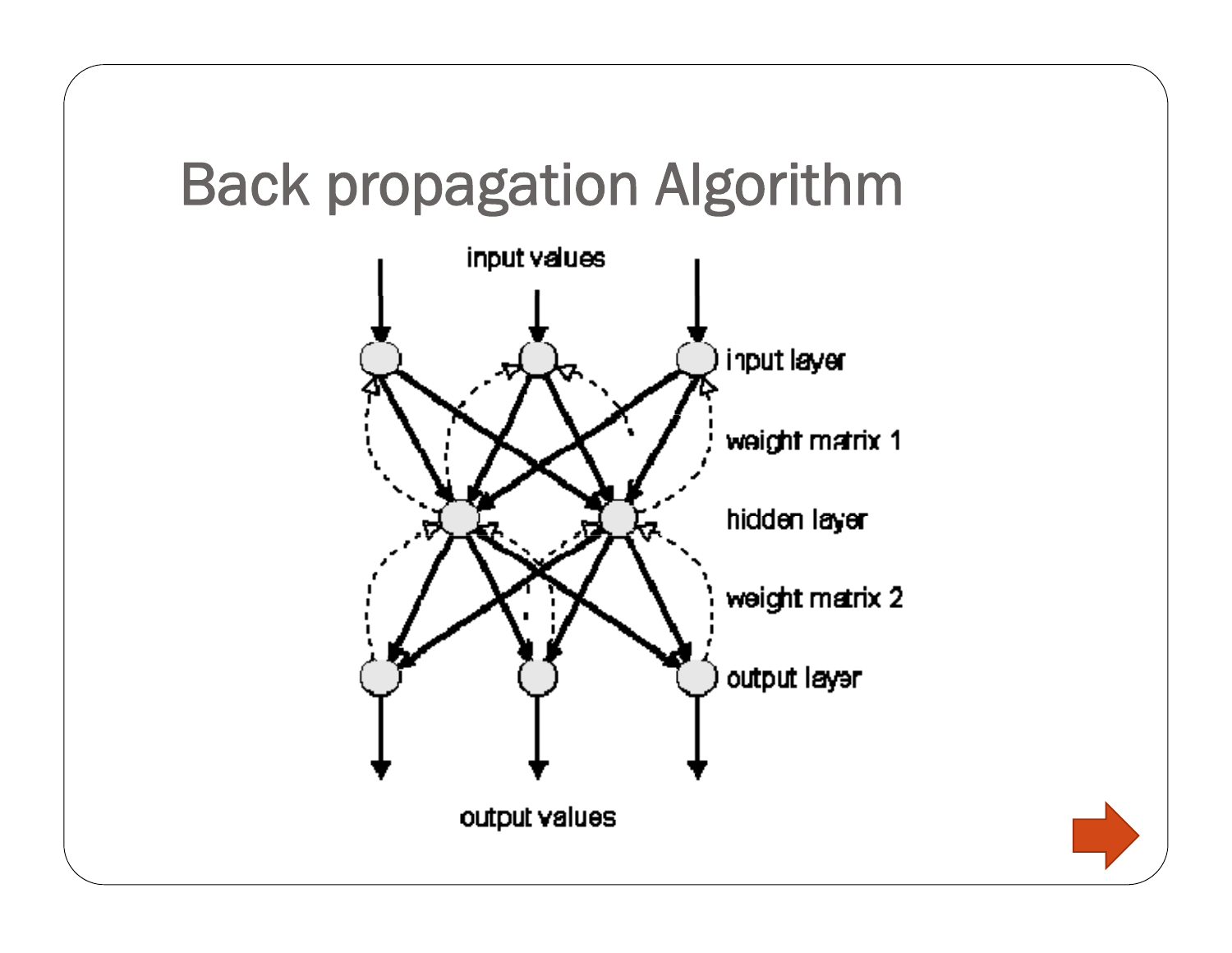#### Radial Basis Function Network(RBF)

- y <sup>A</sup> Radial Basis Function like Gaussian Kernel is applied as an activation function.
- y <sup>A</sup> Radial Basis Function(also called Kernel Function) is <sup>a</sup> real -valued function whose value depends only on the distance from the origin or any other center:  $F(x)=F(|x|)$
- RBF network uses a hybrid learning, unsupervised clustering algorithm and <sup>a</sup> supervised least square algorithm
- $\bullet$  As a comparison to multilayer perceptron Net.: -The Learning algorithm is faster than back-propegation
	- -After training the running time is much more slower

Let's see an example!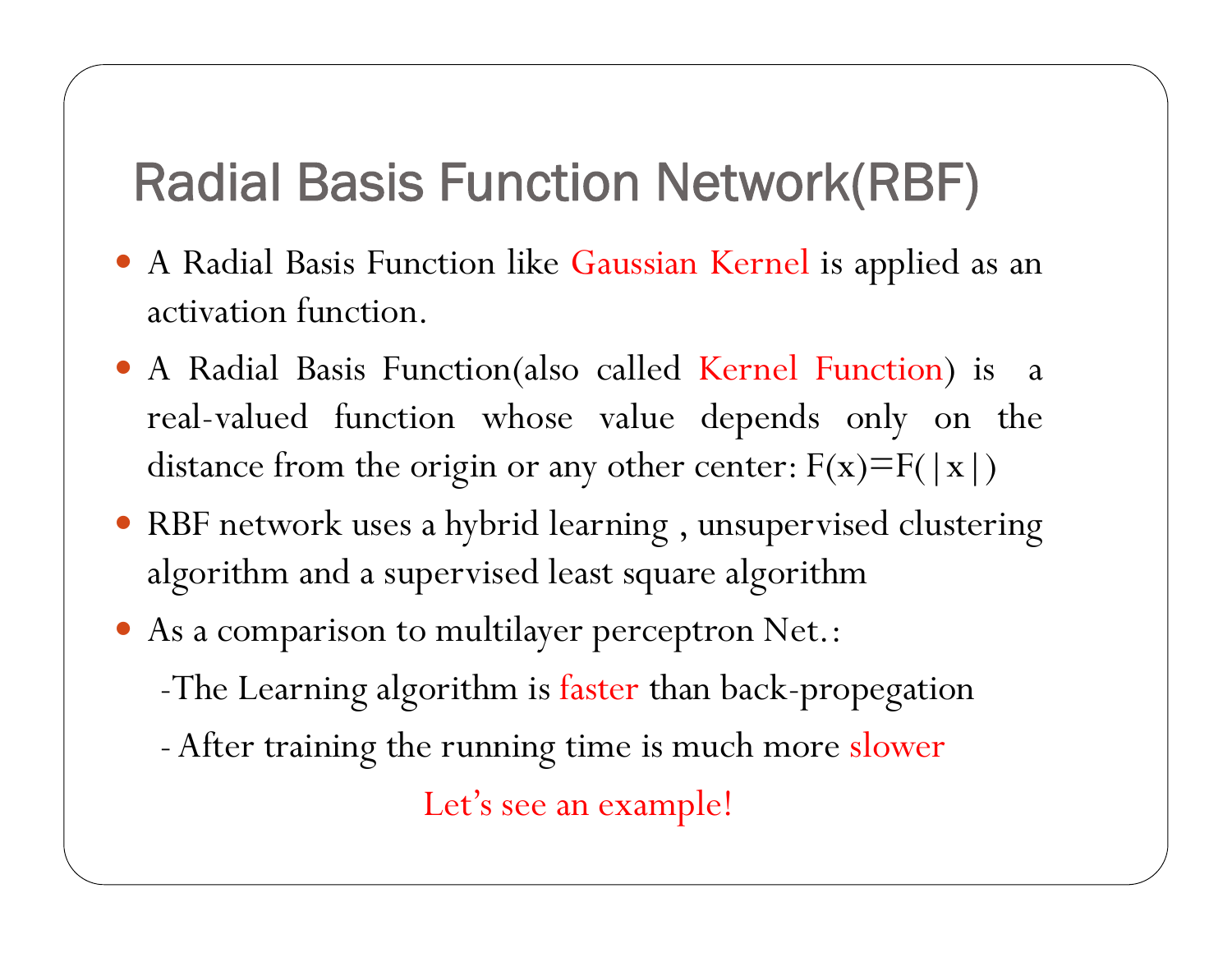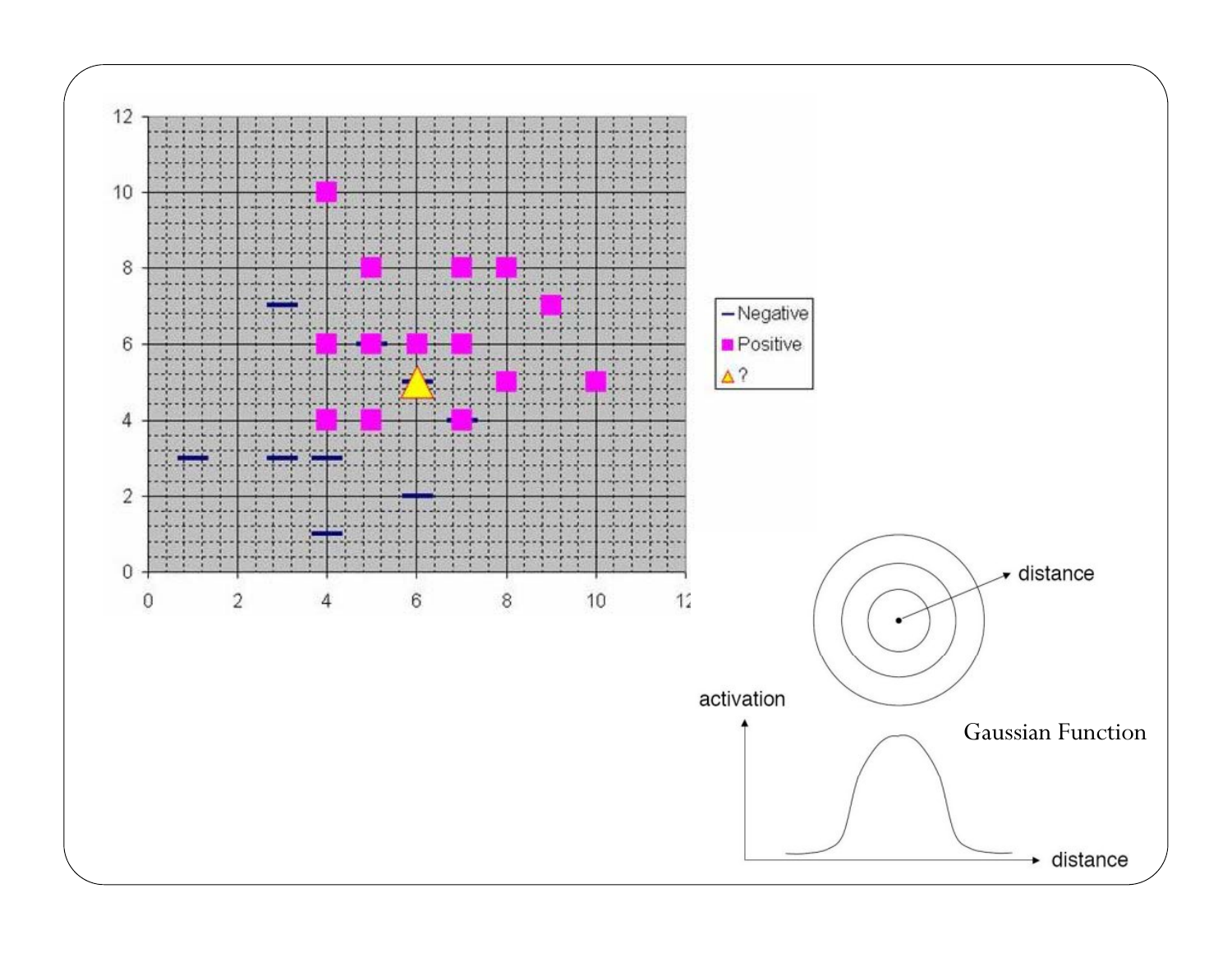## Kohonen Self-Organizing Maps

- y It consists of a two dimensional array of output units connected to all input nodes
- It works based on the property of Topology preservation
- Nearby input patterns should activate nearby output units on the map
- SOM can be recognized as a special competitive learning
- Only the weight vectors of winner and its neighbor units are updated

#### Each Output Node is a vector of N weights

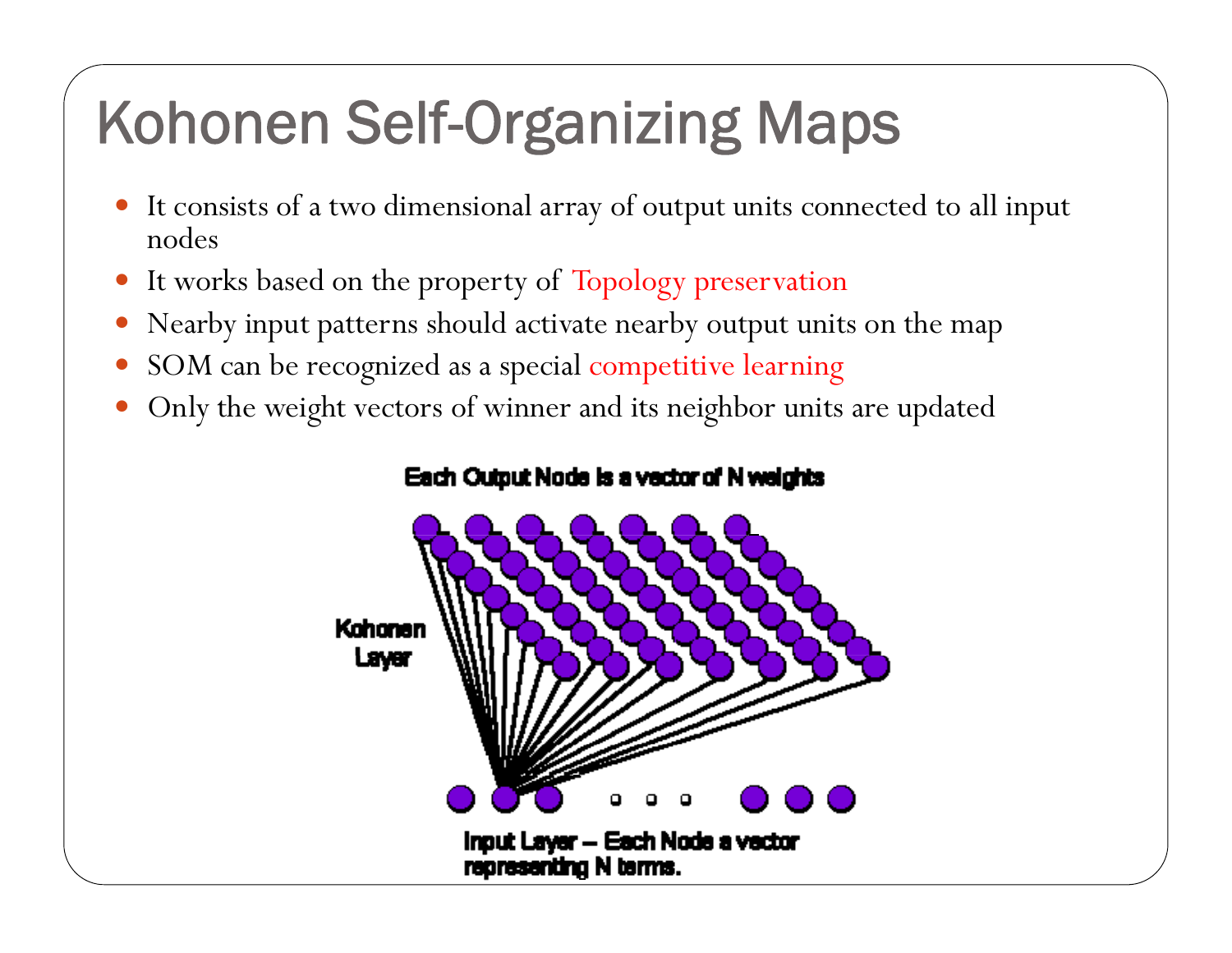#### Adaptive Resonance Theory Model

- ART models were proposed theories to overcome the concerns related to stability-plasticity dilemma in competitive learning.
- Is it likely that learning could corrupt the existing knowledge in <sup>a</sup> unite?
- If the input vector is similar enough to one of the stored prototypes(resonance), learning updates the prototype.
- If not, a new category is defined in an "uncommitted" unit.
- Similarity is controlled by vigilance parameter.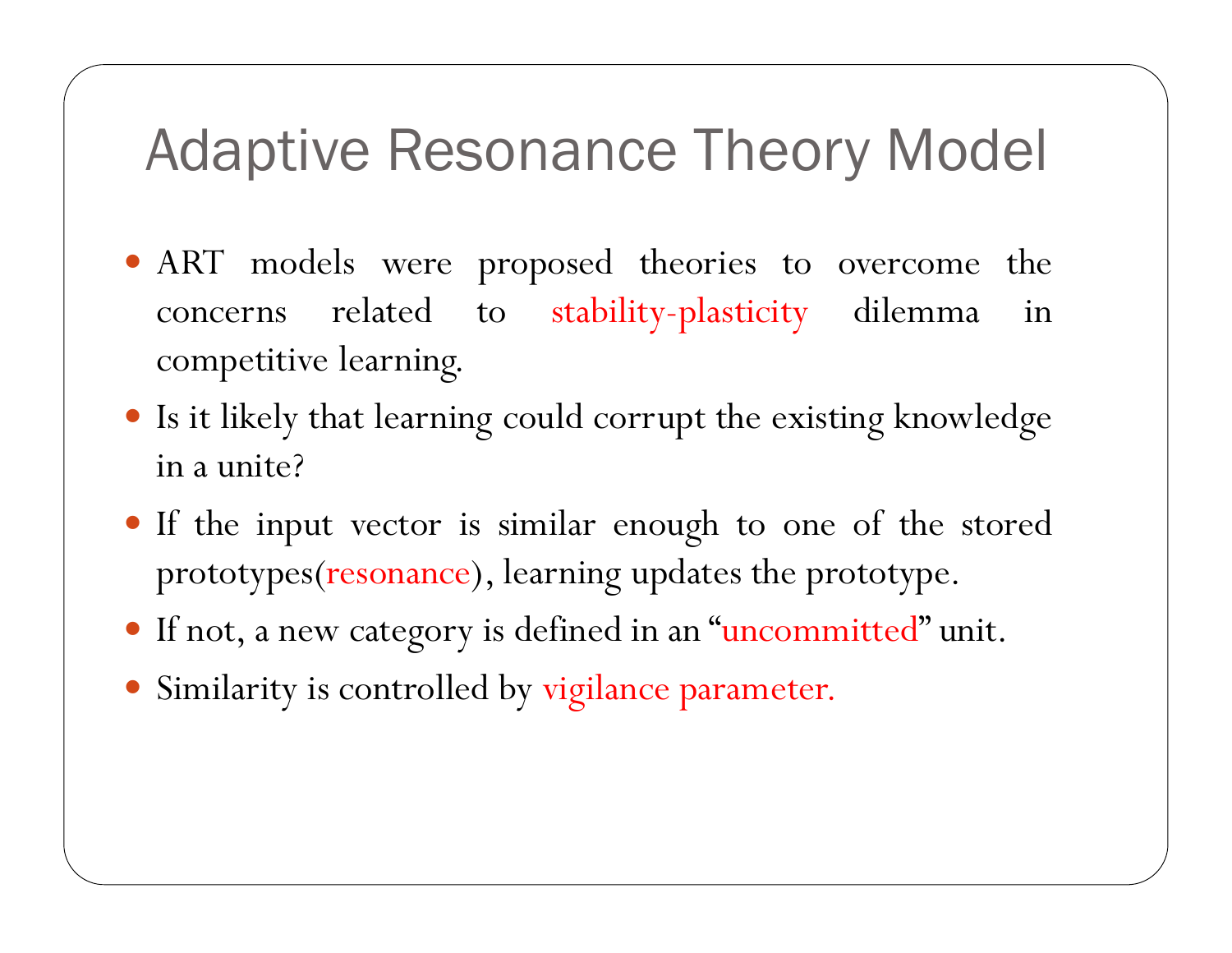## Ho pfield Network

- y Hopfield designed a network based on an energy function
- As a result of dynamic recurrency, the network total energy decreases and tends to a minimum value(attractor )
- The dynamic updates take places in two ways: synchronously and asynchronously
- traveling salesman problem(TSP)



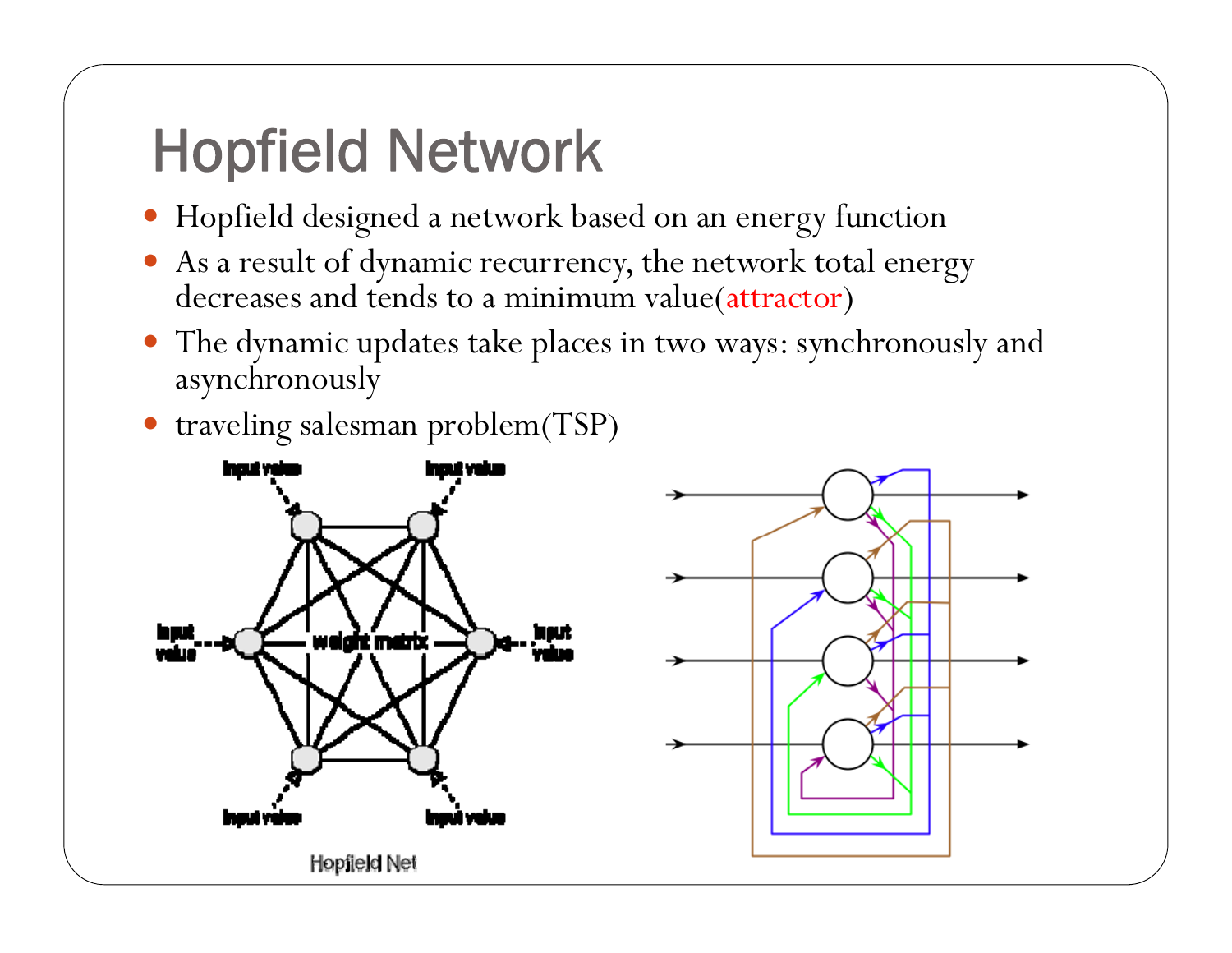### **Challenging Problems**

- Pattern recognition
	- Character recognition
	- -Speech recognition



- Clustering/Categorization
	- Data mining
	- Data analysis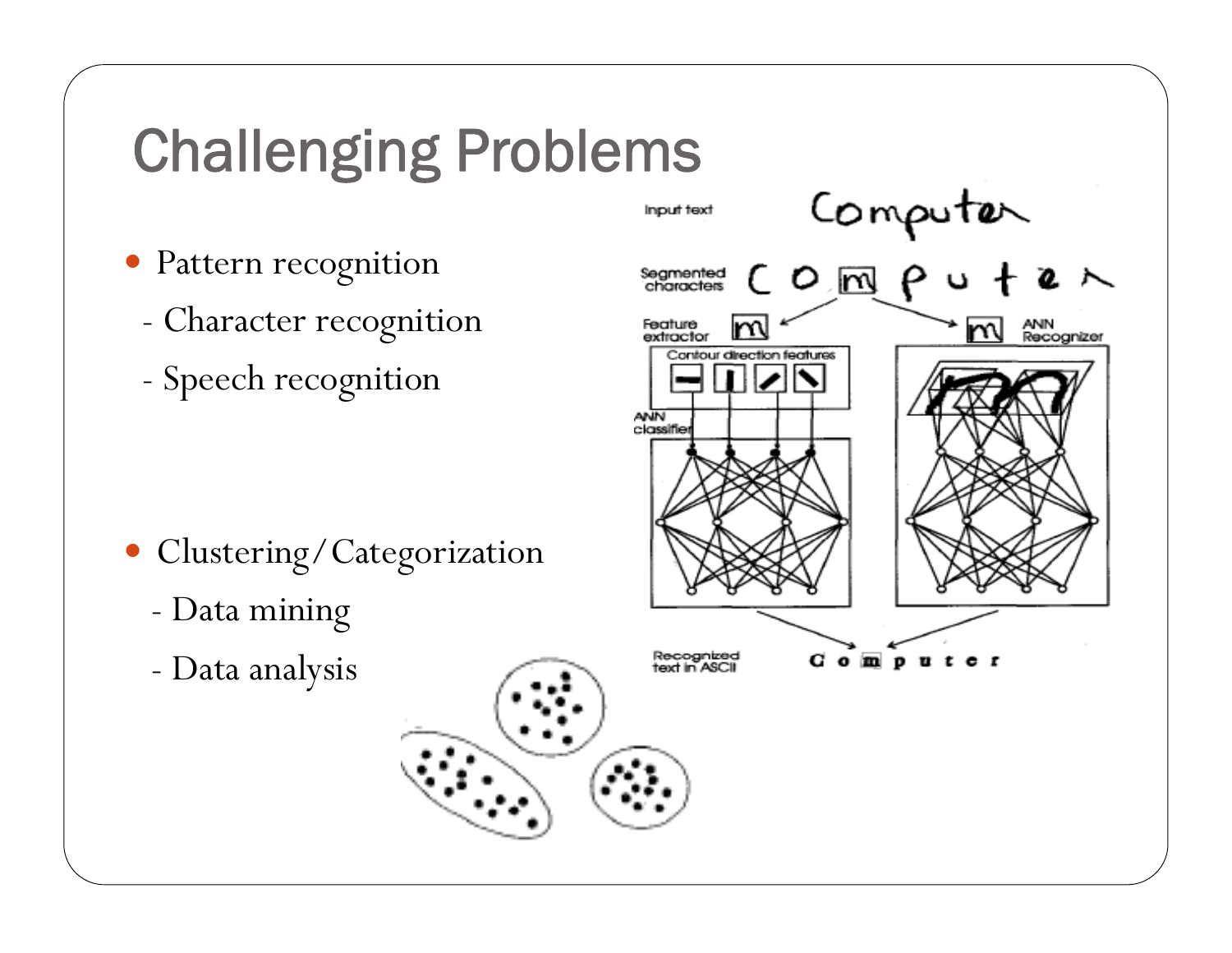## **Challenging Problems**

- Function approximation
	- Engineering & scientific Modeling



- $\bullet$  Prediction/Forecasting
	- -Decision-making
	- -Weather forecasting

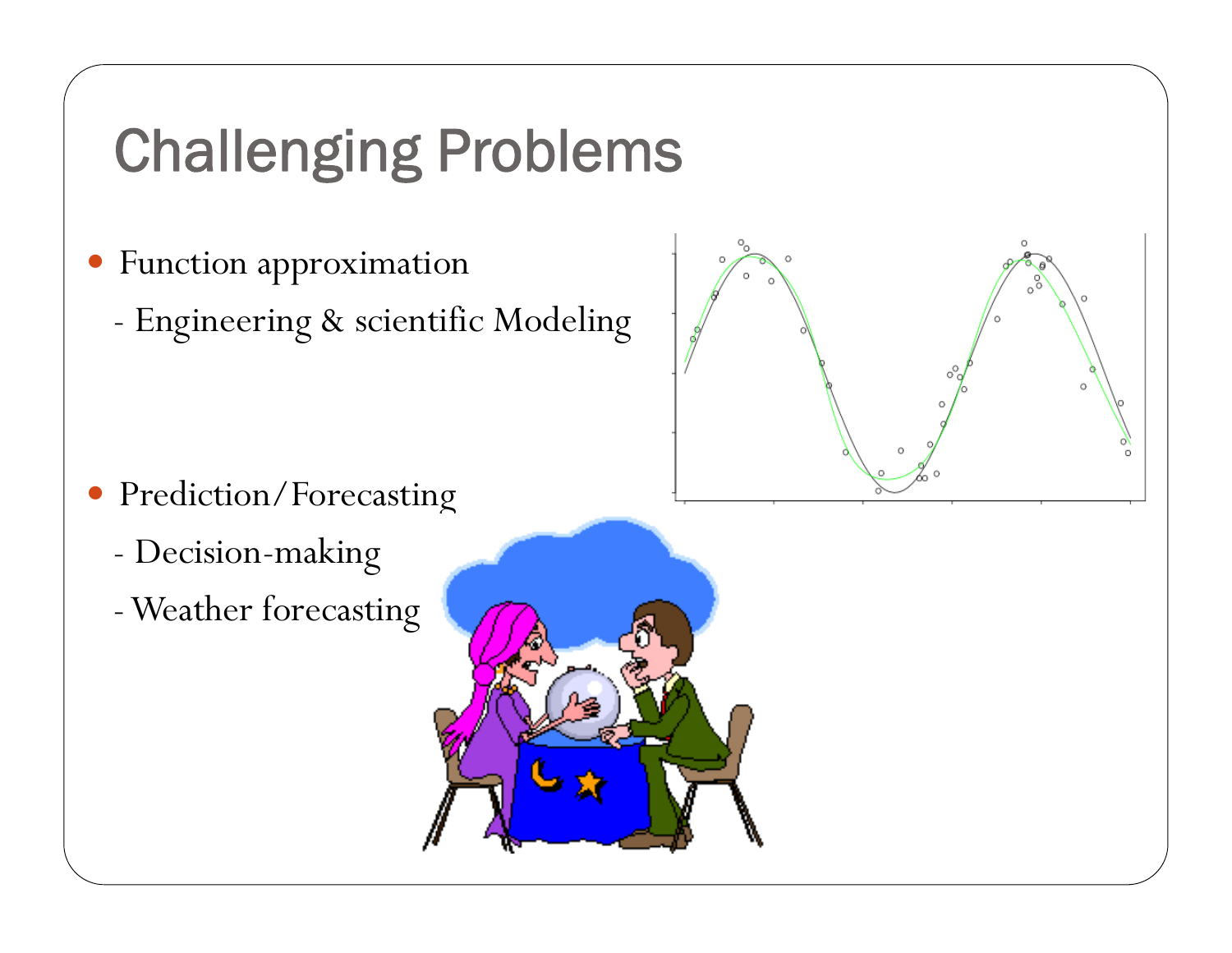# Challenging Problems

- Optimization
- -Traveling salesman problem(TSP)